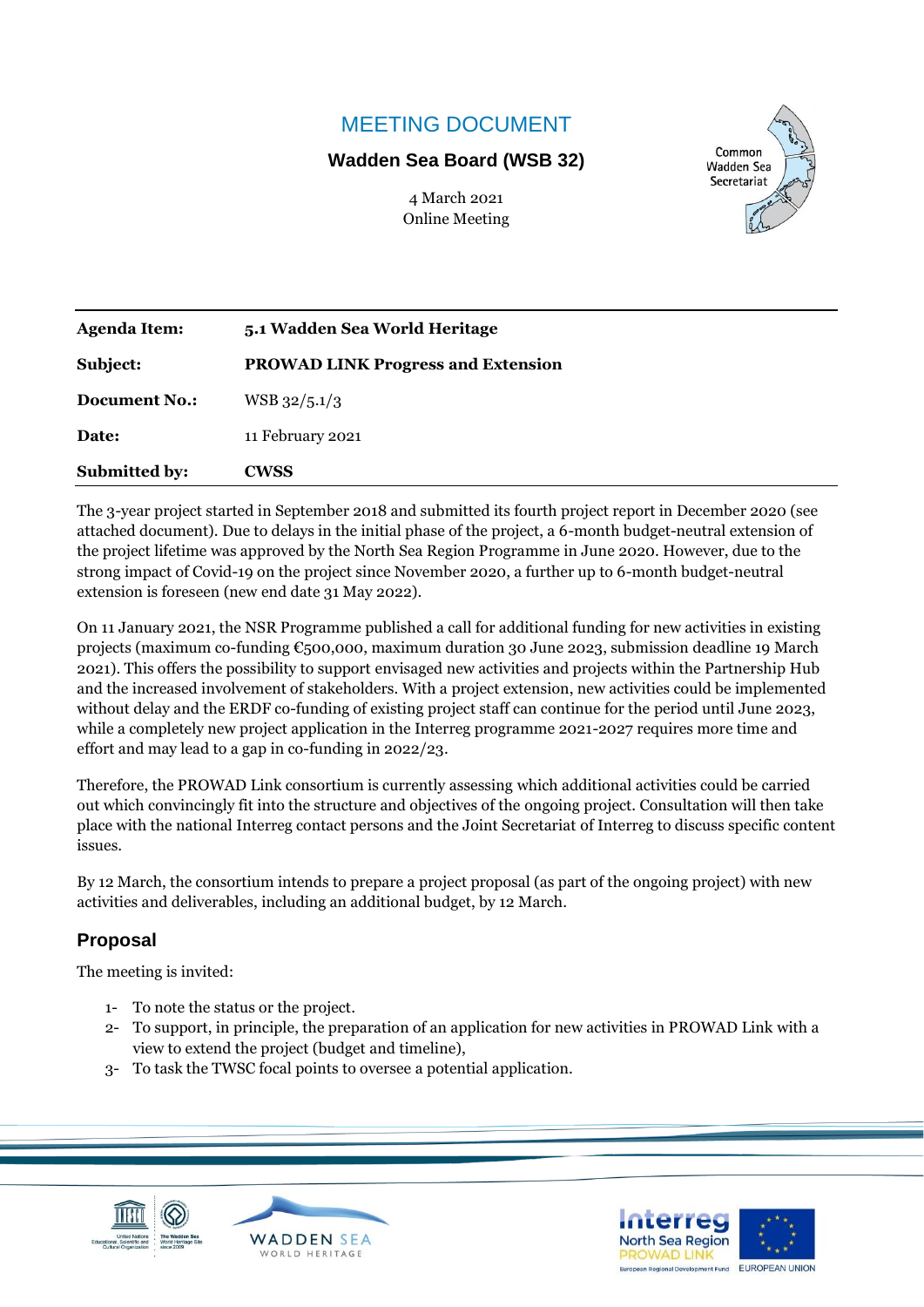# PROWAD LINK Project progress report (January 2021)

#### **1. Covid-19 impacts**

Since March 2020, PROWAD Link, like many other projects, has been severely affected by the Covid 19 crisis, as many activities such as training workshops, co-creation activities, study visits and workshops had to be cancelled. In an overall risk assessment, the project concluded that 35 out of 42 deliverables were (severely) affected. As a consequence, the project adjusted its activities both in terms of timing (planning for project extension) and type of activities (manageable alternatives). In addition, major platform and networking events such as ITB, Berlin, and the annual PROWAD Link Forum were also cancelled.

However, the Covid-19 pandemic led to good developments in addition to the potential for green recovery: The project group developed a stronger and broader level of digital communication to keep the transnational collaboration alive. This led to a very constructive "digitalisation" of the whole project team in terms of using video software and facilitating and conducting virtual project meetings, webinars and interactive co-creation workshops with local stakeholders.

#### **2. Extending knowledge partnerships**

PROWAD Links aims to establish long-term knowledge partnerships at regional and trilateral level to be continued beyond the project lifetime and actively approached new and existing partners to link to the Wadden Sea World Heritage. The project was also closely linked to ongoing Interreg A projects such as Waddenagenda 2.0 (Lower Saxony - Netherlands) and NAKUWA (Schleswig-Holstein - Denmark) to promote synergies and transfer experiences from these projects to the partnership in PROWAD Link and the North Sea Regiona.

Due to the pandemic, interaction with the main target groups was very limited and new ways had to be found. This concerns among others:

- Webinars and online events with stakeholders to communicate project reports (such as studies market analysis, sustainability case studies)
- Video series to enable SMEs to share ideas and adaptation opportunities and methods during Covid-19 times.
- Interactive online co creation workshop by the national park partner programmes and other partner networks.

With the employment of additional staff at CWSS in September 2020, the project further supported the process towards establishment of a trilateral partnership hub. The project will also investigate potential funding opportunities (national, transboundary, transnational level) for projects to be carried out within the partnership hub. An exchange platform for knowledge, case studies, branding (see below) and interaction is also part of the project deliverables.

#### **3. World Heritage Brand Activation**

PROWAD Link has developed several tools to improve access to the Wadden Sea World Heritage brand (according to the WH strategy). Stakeholders can now more easily engage with the brand and connect themselves to the Wadden Sea World Heritage objectives. The brand activation toolkit (online, four languages) also includes a platform (Skyfish) with brand activation material (also in four languages) and material for partners (National Park partners) and supporters.

The toolkit will be successively populated with further material from all partners involved in order to pool resources and strengthen synergies.